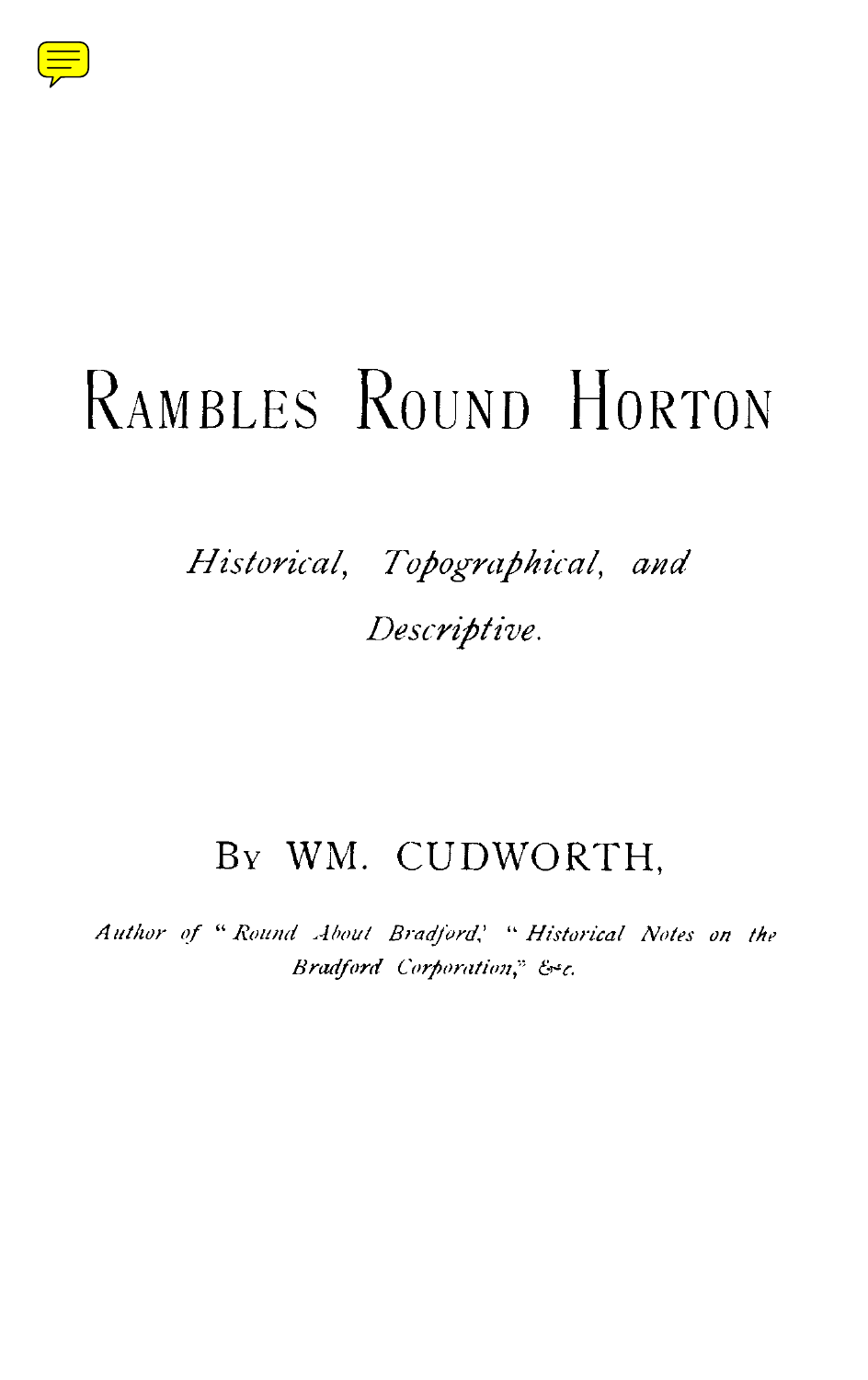### PREFACE.

The Author would fain hope that no apology is needed for the publication of "Rambles Round Horton," albeit the interest of the volume is of a comparatively limited character. Works of this nature form the basis of local history, treating as they do of "things great and small." It may be that many of the items included appear insignificant, but from the historian's standpoint they add completeness to the whole, and are therefore deserving of notice.

Under any circumstances the Author had no alternative but to issue the present work, such was the amount *of* interest evoked by the publication of the " Rambles " in the columns of the *Bradford Observer.* In bringing them before the public in the present form, he trusts that his patrons will not be dissatisfied with the result. No effort has been spared to secure accuracy, although it is obvious that accuracy cannot always be obtained even with the best intentions.

The Author has to acknowledge his indebtedness to many friends for the facilities they have afforded him for obtaining information ; to his former coadjutor, Mr. W. G. HIRD, for his kind assistance in the tedious task of indicing; and to his numerous subscribers, without whose support the work could not have been undertaken.

The Author purposes to continue his rambles round the townships forming the Borough of Bradford, and to publish the account thereof uniform with the present volume, should this literary venture meet with favour.

*January, 1886.*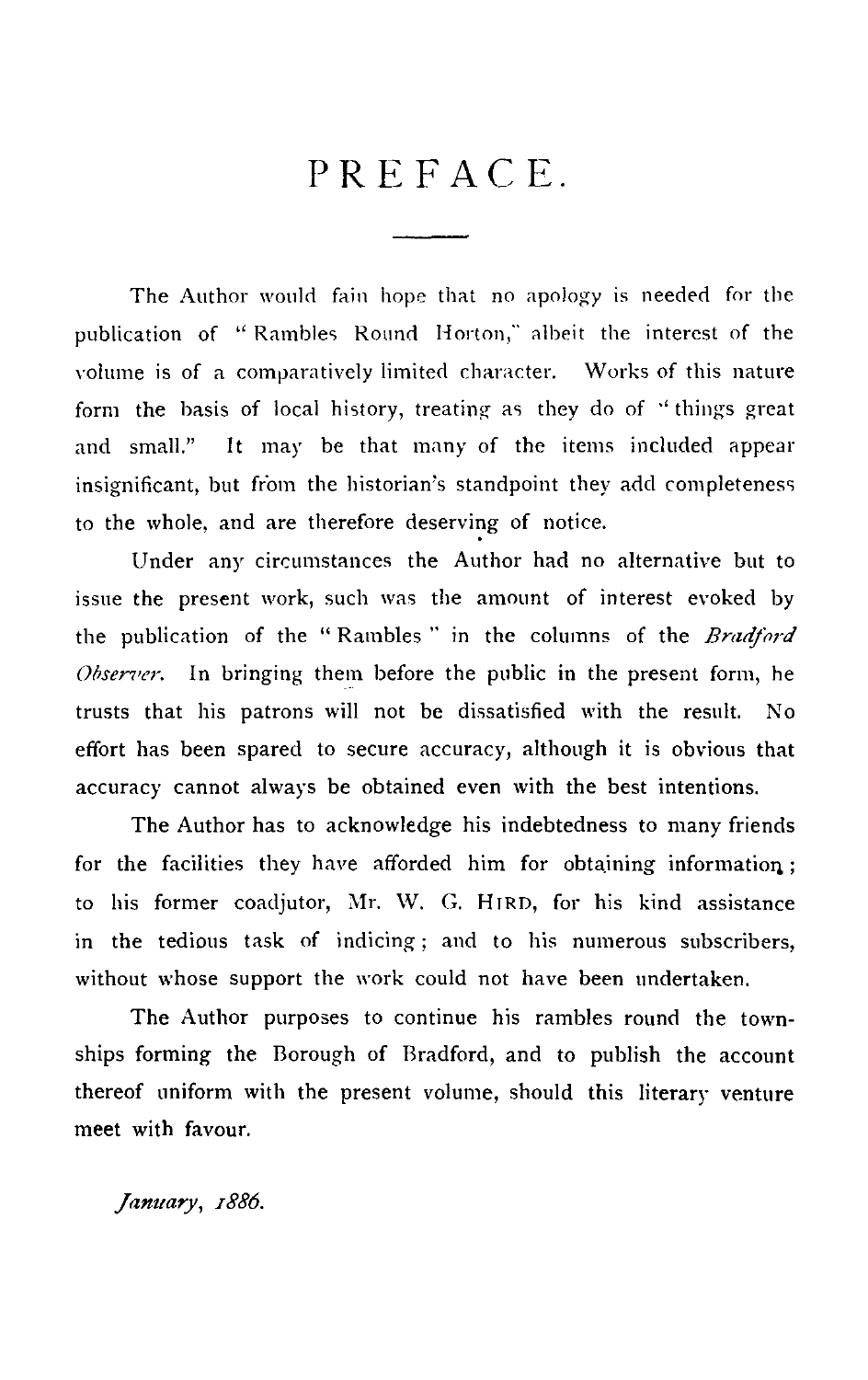# RAMBLES ROUND HORTON.

#### CHAPTER<sub>I</sub>.

Introductory — Boundaries — Streams — Roads — Conformation -- Strata — Acreage — Origin of Names-Lords of the Manor-Manorial Customs-Ancient Tenants —Ancient Freeholders .

In olden times, when lords of manors enjoyed some degree of feudal importance, the ceremony of perambulating the boundaries of townships excited no small amount of interest in local circles. The ceremony would appear to have been of value, in so far as the feudal lord and his retainers took note of whatever changes might have taken place within the charmed circle they patrolled. In pursuing these "rambles," therefore, our immediate purpose will be to take note of the old landmarks still remaining, and refer as far as possible to some of their former inhabitants. may be laid upon which a superstructure of township history may be raised, of which, so far as the townships of the borough of Bradford are concerned, no record exists. It will be acknowledged that ample material exists for such a record. Notwithstanding the common interest shared by all the townships of Bradford, an individuality pervades each locality which is sufficiently marked to justify individual reference without attempting the larger task of collating the whole into a history of the borough. Relieved from the necessity of recording the more important events which would be necessary in such a compilation, we can do greater justice to matters often only slightly touched upon or altogether left unnoticed.

Following in the track of ancient custom, therefore, we proceed to describe the boundaries of the township of the Hortons, Great and Little, as they are defined by natural lines of demarcation.  $\cdot$  The township is bounded on the west by the stream that divides it from Clayton, called Tanner Beck, which flows to Lower Lidget, and then through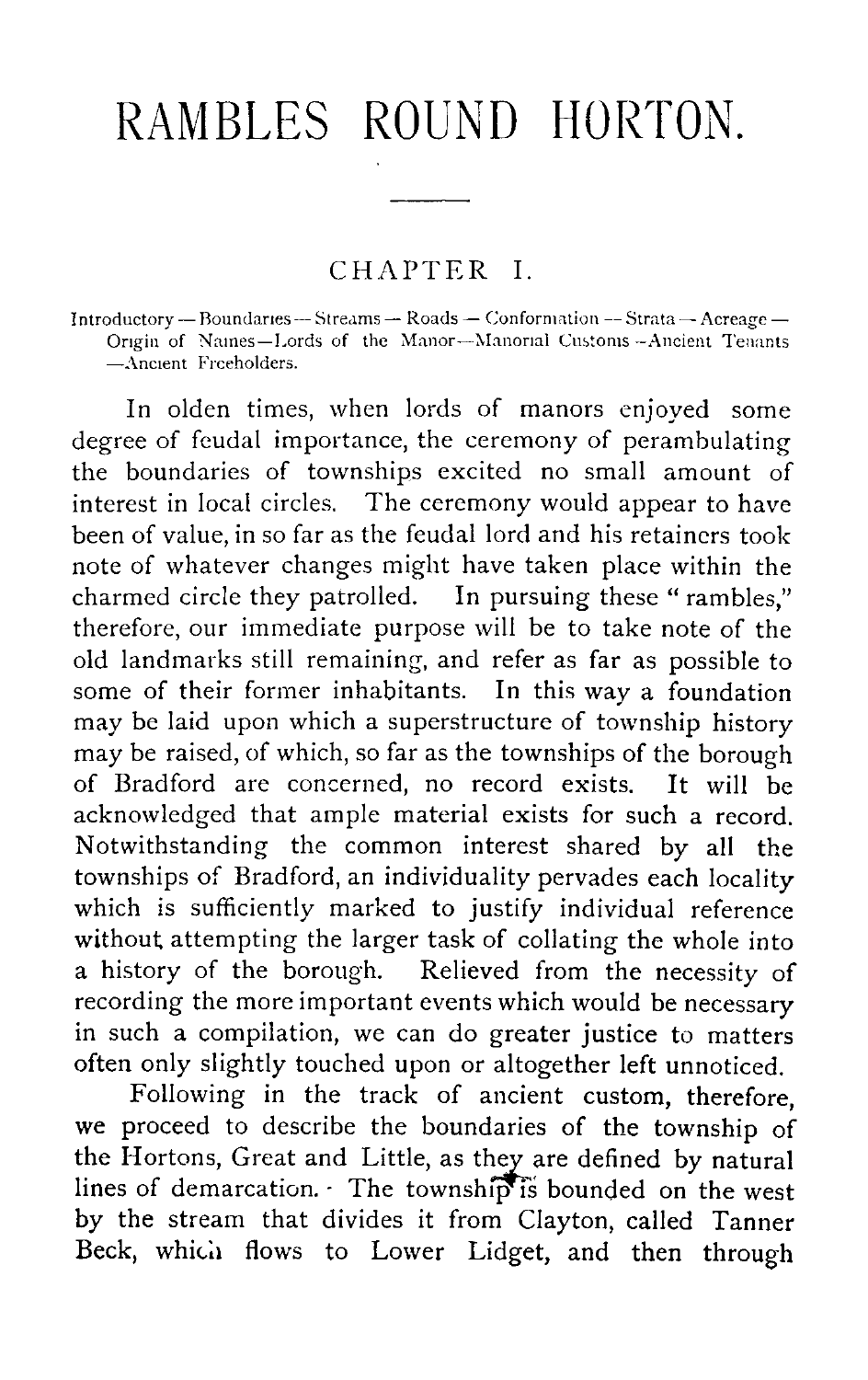#### *<sup>2</sup> Rambles Round Horton .*

Bulgreave Wood, when it becomes known as Bulgreave Beck . Flowing past Scholemoor Cemetery this beck joins the stream called Middle-broke, upon which Sams Mill is situate. From thence to the town of Bradford it is called the Bradford Beck, and forms the northern boundary of the township of Horton. On the east the township is bounded by Bowling Beck, and on the south by a portion of the township of North Bierley. Another portion of North Bierley obtrudes upon the south-east corner of Horton township, but if any modern lord of the manor essayed a perambulation of the boundaries he must needs wade through two Corporation reservoirs at Horton Bank-top. In addition to the above there are tributary streams rising in the township, although they are none of them of great volume. A stream, having several sources of supply near Cliffe Mill once fed the old corn mill at Beckside, and meandering down to Shearbridge was called Horton Beck. At Shearbridge the beck is joined by another, formerly called Broad Beck, having its rise in fields adjoining Horton Park.

The township boundaries formerly extended into Tyrrel Street by a triangular piece of ground called Broadcroft, which was appropriated by Henry de Lacy, Earl of Lincoln, and his mother of unsavoury memory. Horton being a mesne manor the lord thereof was not able to resist the encroachment, although he succeeded in establishing his claim to a rent of 3s. per annum. The triangular plot was described by a commission which sat in <sup>1420</sup> to determine as to the continuance of the rental, as "a plot of land in the township of Little Horton, lying within Bradford Brook, Bolling Brook, Horton Kyrkgate (qy. Chapel Lane), and the Field of Horton."

The principal roads in Horton township branch from what was formerly called the town-end of Bradford, and are now known as Horton Lane, Horton Road, Manchester Road (anciently Bowling Lane), and Legrams Lane . Manchester Road only passes through a portion of the easterly side of the township, and debouches into Bowling, whereas Horton Lane and Horton Road thread the township until they leave it, the former at Brownroyd Hill, Wibsey, and the latter